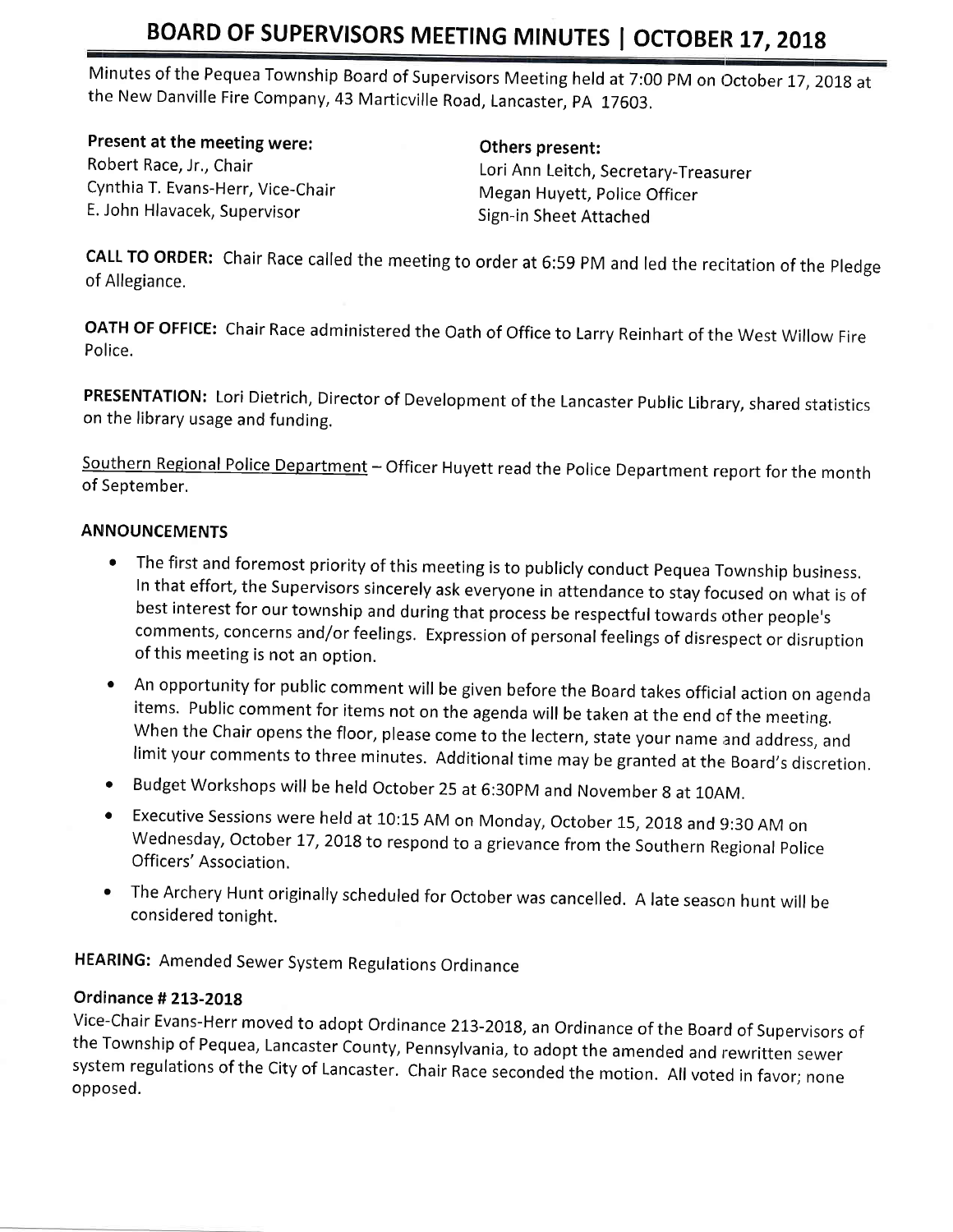MINUTES OF PREVIOUS MEETING(S): Chair Race moved to approve the minutes of the September 19,<br>2018 Board of Supervisors Meeting, the September 27, 2018 Budget Workshop, and the October 3, 2018<br>Special Meeting. Vice-Chair Ev

TREASURER'S REPORT: Chair Race moved to approve checks 11734-11788 from the General Fund, checks 1550-1559 from the Recreation Fund, checks 1047-1094 from the Donation Fund, and checks<br>0024-0026 from the Escrow Fund. Vice-Chair Evans-Herr seconded the motion. All voted in favor; none opposed. Vice-Chair Evans-Herr announced the current balance in the General Fund is \$704,251.83, and the Recreation Fund balance is \$162,361.92.

OLD BUSINESS: Chair Race moved to table Old Business items 1-7. Supervisor Hlavacek seconded the motion. Vice-Chair Evans-Herr suggested removing the Old Business items from the agenda. Chair Race withdrew his motion and S remove all old Business items from the agenda. chair Race seconded the motion. All voted in favor; none opposed.

#### NEW BUSINESS:

- 1. Discuss Stormwater Management Concern on Tepee Circle Richard Cornogg of 1 Tepee Circle described the drainage issue in front of his property. Vice-Chair Evans-Herr moved to authorize<br>the Township Engineer to work with the Road Crew to install two inlet boxes and pipes in the<br>right-of-way of Tepee Circle. Cha Hlavacek voted nay.
- 2. Consider Escrow Reduction for 255 Shultz Road Chair Race moved to reduce the financial security held in escrow for Jason Ditzler of 255 Shultz Road by \$25,279.28 and establish a new<br>amount equal to \$2,886.20. Vice-Chair Evans-Herr seconded the motion. All voted in favor; none opposed.
- 3. Consider Pequea Church Request for Additional Driveway Vice-Chair Evans-Herr moved to deny Pequea Church's request for an additional service entrance due to the lack of acceptable sight distance posing a safety issue Hlavacek seconded the motion. All voted in favor; none opposed,
- und Vice-Chair Evans-Herr moved to transfer ten thousand dollars (\$10,000.00) from the General Fund to the Capita<br>Reserve Fund for a salt shed. Motion died due to lack of a second.
- **S. Consider Resolution to transfer funds to the Operating Reserve Fund** Supervisor Hlavacek moved to table this item. Chair Race seconded the motion. Vice-Chair Evans-Herr explained the Operating Reserve Fund was establ the Operating Reserve. When necessary, the Board of Supervisors may by Resolution transfer

money from the Operating Reserve to counterbalance potential budget shortfalls.<br>Tom Haas of 2194 New Danville Pike asked if the money would be more easily spent if it were transferred to the Operating Reserve Fund. Vice-Chair Evans-Herr replied the opposite is true.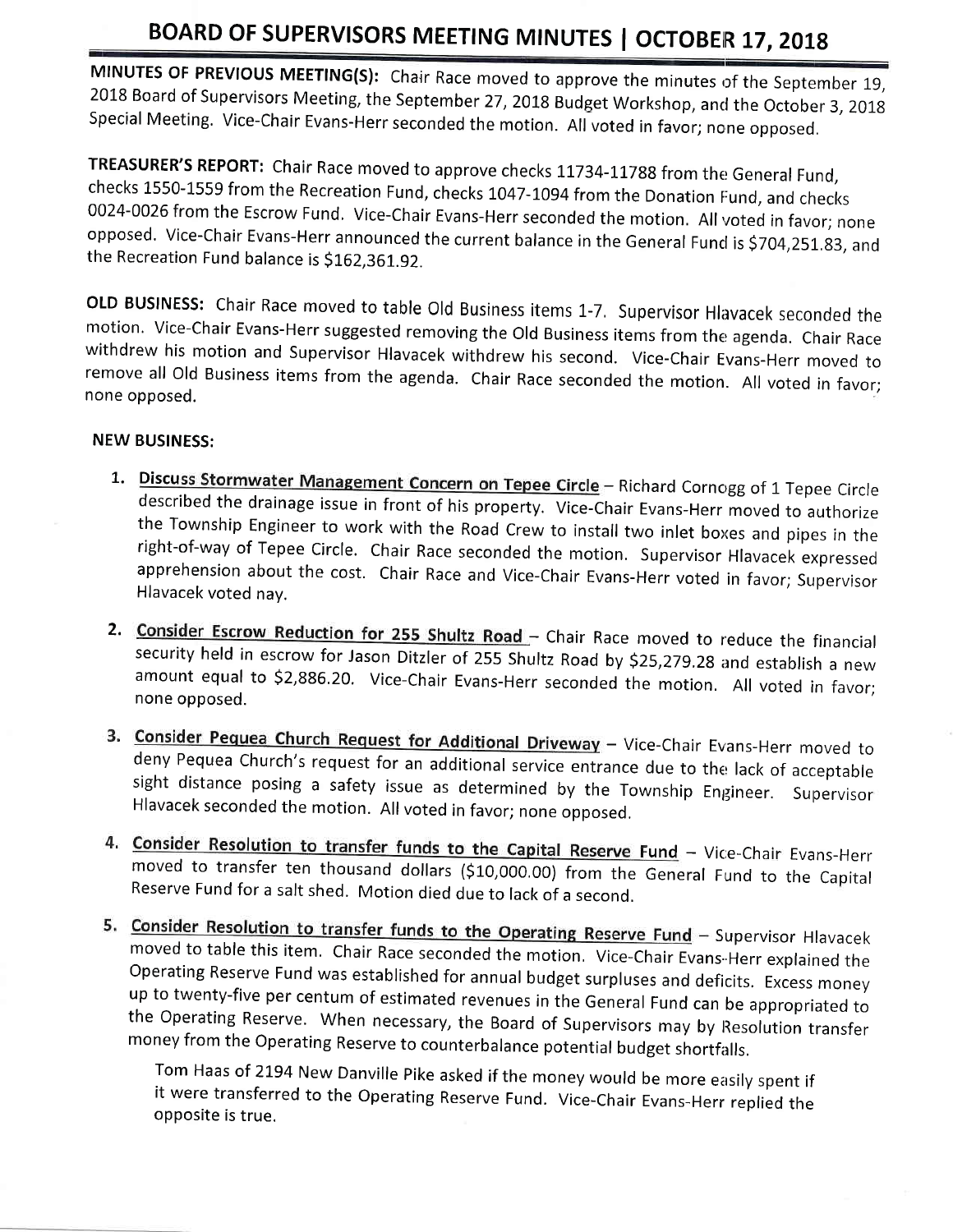Chair Race and Supervisor Hlavacek voted in favor of tabling this item; Vice-chair Evans-Herr voted nay.

- 6. Consider Resolution to re-purpose the Recreation Fund Vice-Chair Evans-Herr moved to adopt Resolution 491-2018 to re-purpose the Recreation Fund to authorize the deposit of revenue<br>generated by recreational activities in addition to fees paid by developers in lieu of parkland. chair Race seconded the motion. All voted in favor; none opposed.
- 7. Consider Resolution to authorize the issuance of Firewood Permits Chair Race moved to adopt seconded the motion, Resolution 492-2018 to authorize the issuance of Firewood Permits. Supervisor Hlavacek

Mr. Haas encouraged the Supervisors to consider the liability.

Jerry Skolnick of 2079 New Danville Pike contrasted chopping wood on the ground and cutting down a tree.

Earl Houghton of 339 Pleasant View Drive opposes the cutting of trees in the park.

Following discussion, the Supervisors revised the draft to limit the permits to fallen wood. All voted in favor of adopting the revised Resolution; none opposed.

- Resolution 493-2018 to authorize the issuance of Vendor Permits. Vice-Chair Evans-Herr seconded the motion. All voted in favor; none opposed. 8. Consider Resolution to authorize the issuance of Vendor Permits - Chair Race moved to adopt
- lution to authorize the issuance of Wildlife Management Permits Vice-Chair Evans-Herr described the Park and Recreation Board's plan to issue permits for archery hunting in Silver Mine Park.

Mr. Haas urged the Supervisors to focus on infrastructure and protection instead of park events.

Ken Adams of 39 Cobblestone Drive likened the archery hunt lottery to gambling.

David stull does not approve of the expense of organizing a hunt.

Vice-Chair Evans-Herr moved to adopt Resolution 494-2018 to authorize the issuance of Wildlife Management Permits. Chair Race seconded the motion. All voted in favor; none opposed.

10. Consider amending Fee Resolution – The Board of Supervisors considered amending the Fee<br>Resolution to include the newly-created permits.

The Board of Supervisors set the Firewood Permit fee at \$40 for 2 cords of wood.

Dennis Miller of 336 Pleasant View Drive confirmed the firewood would be for personal use only.

Mr. Houghton asked who will oversee the program. Vice-Chair Evans-Herr replied it will operate on the honor system.

The Board of Supervisors set the standard Vendor Permit fee at \$40. Non-profit vendors will be charged a discounted rate of \$20. Vendor Permit fees will be waived for the New Danville Fire company, the west willow Fire company, and the Friends of the Force,

The Board of supervisors set the wildlife Management permit fee at S40.

Mr. Adams inquired about the permit process. He asserted it constitutes gambling.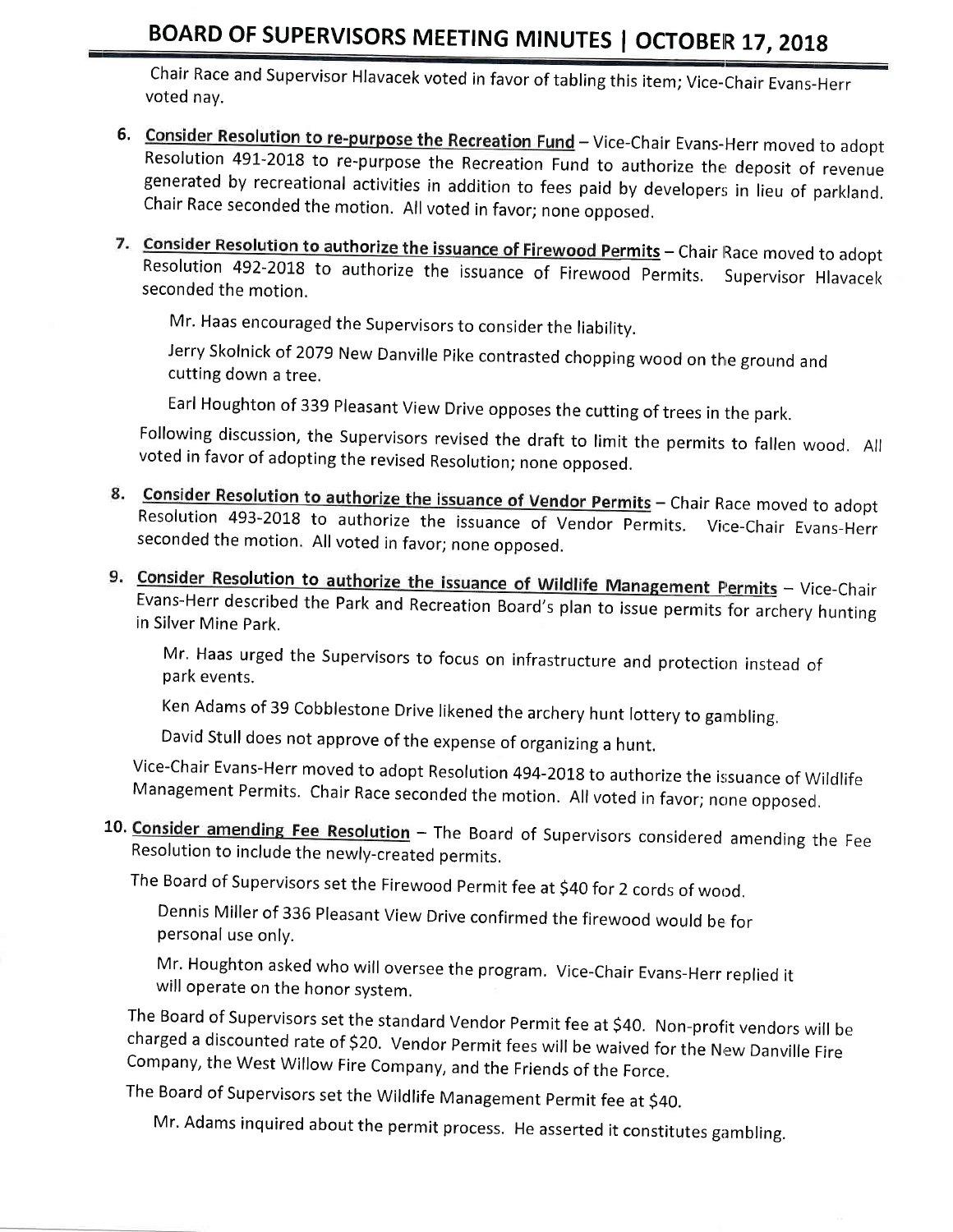Vice-Chair moved to adopt Resolution 495-2018 to add the permits to the Fee Schedule. supervisor Hlavacek seconded the motion. All voted in favor; none opposed.

11. Consider authorizing Late Season Archery Hunt at Silver Mine Park - Vice-Chair Evans-Herr Mine Park. described the Park and Recreation Board's plan for an archery hunt on the North side of Silver

Mr, Skolnick verified the hunting grounds will be clearly marked.

Don Purdum of 129 Marticville Road suggested obtaining written approval from adjacent property owners granting hunters permission to follow wounded deer onto their land.

Vice-Chair Evans-Herr moved to approve the Late Season Archery Hunt at Silver Mine Park from<br>December 26, 2018 to January 12, 2019. Chair Race seconded the motion. All voted in favor; none opposed.

- 12. Consider Snow Removal Contracts Chair Race moved to approve the Snow Removal Contracts for Future View Farm, LLC and Middle Willow Farm, LLC at a rate of \$125/hr. Vice-Chair Evans- Herr seconded the motion. All voted
- 13. Consider Act 44 Resolution Vice-Chair Evans-Herr moved to adopt Resolution 496-2018 to establish a policy for the procurement of professional services for the employee pension plans.<br>Chair Race seconded the motion. A

#### REPORTS/UPDATES:

Lancaster Inter-Municipal Committee - The Lancaster Inter-Municipal Committee (LIMC) is a member of the Lancaster County Clean Water Consortium (LCCWC). As a member of LIMC, the Township may not need to maintain its own me

Suburban Lancaster Sewer Authority - A copy of the Suburban Lancaster Sewer Authority's recent audit was placed on the table.

Zoning/Code Enforcement Officer - Report on File

#### PUBLIC COMMENTS:

Mr. Adams implored residents to attend the budget workshops.

Jerry and Frances Skolnick of 2079 New Danville Pike complained about the property at 2084 New Danville Pike. The Code Enforcement Officer determined no violations exist.<br>Vice-Chair Evans-Herr and the Skolnicks exchanged h

Robin, a Pequea Township resident who refused to give her last name and address, stated this was the first meeting she attended and she was embarrassed by Vice-Chair Evans- Herr's disrespectful behavior.

Rob Reidenbach of 330 Pleasant View Drive was displeased the majority of the meeting was spent discussing the park instead of the primary responsibilities of the Board of Supervisors.